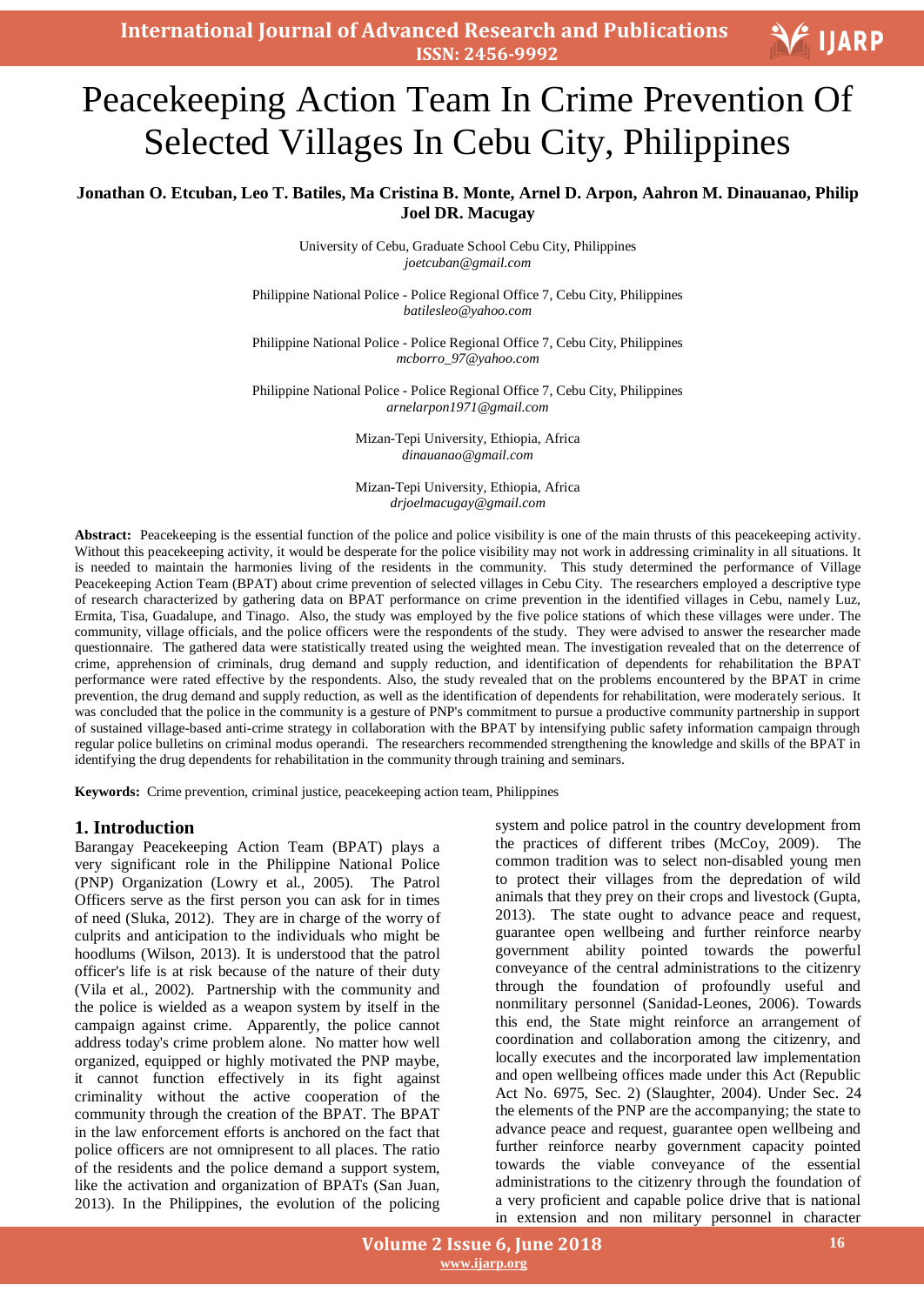

(Feliciano et al., 2001). Towards this end, the State is considered a system of coordination and cooperation among the citizenry; local executes and the integrated law enforcement and public safety agencies created under this Act (Broadhurst, 2006). The PNP expressly states that peace and order and public safety can be assured only with the active involvement of the community (Domingo-Almase, 2013). The 1987 Philippine Constitution, notably the Declaration of Principles and the State of strategies commands that the prime obligation of the administration is to serve and secure the general population (Desierto, 2010). The administration may call upon the general population to protect the State, and all nationals might be required under conditions gave by law, to render a man, military or ordinary administration (Chadwick & May, 2003). The PNP recognized the role of Village Tanods, Bantay Bayan, Civilian Volunteer Organizations (CVO), Villages Auxiliaries, Non-Government Organizations (NGO) and people's organizations as Force Multipliers in the Fight against criminality, insurgency, and terrorism (Pena, 2007). These organizations are also valuable partners of the government in community development. The PNP shall have the following powers and functions: Enforce all laws and ordinances relative to the protection of lives and properties; Maintain peace and order and take all necessary states to ensure public safety; Investigate and prevent crimes, effect the arrest of criminal offenders, bring offenders to justice and assist in their prosecution; Exercise the general powers to make arrest, search and seizure in accordance with the Constitution and pertinent laws; Detain an arrested person for a period not beyond what is prescribed by law, informing the person so detained of all his rights under the constitution; Issue licenses for the possession of firearms and training and operations of security agencies, and to security guards and private detectives, for the practice of their professions; and Perform such other duties and exercise all other functions as may be provided by law. Furthermore, Executive Order (EO) No. 546 authorized the PNP to deputize the village tanods as force multipliers in the implementation of the peace and order plan, subject to the occurrence of the appropriate Local Chief Executive through the Local Peace and Order Council (LPOC) (Gustaitis & Guttieri, 2007). More recently, with the EO 773, it is incumbent upon the PNP enhance its operational procedures on community safety and security system in order to addresses criminality, Internal Security Operation (ISO) and terrorism problems by establishing Neighborhood Support Groups (NSG) through Village Peacekeeping Action Team (BPAT) operatives, peace partners, and friends to achieve peace and order throughout the country (Lopez, 2013). Under the authority of the National Peace and Order Council and the Philippine National Police, the BPAT was created as the primary operators to conduct Community-Oriented Placing and Public Safety System. The BPAT is composed of the PNP supervisor, the Village Chairman, Ex-O, Village Tanod (sectoral representative and police auxiliaries) the BPAT conducts peacekeeping activities in association with the various sectors of the community and ensure their continuous support towards the maintenance of peace and order and safety (Sanchez, 2017). Their goal is to have a peaceful and orderly community, which is organized and responsive to the safety and security needs of its citizenry in cooperation

 with the local police (Last, 2000). The BPAT as the prime movers of the BPO will render services tailor-made for the community where they belong and function. The BPAT will focus on the three general endeavors, which are: security services focused on the proactive communitybased policing system, conflict resolution through Village Justice System and crisis management, which includes disaster mitigation. The satisfactory rating of BPAT still needs immediate and further improvement. While various attempts in the past have been made to address this concern, much effort has yet to be done. The search for more effective, efficient and relevant mechanisms to improve its performance is much desired. In the news report of The Freeman, a local newspaper dated June 1, 2015, While Cebu City's police director says that the crime rate in the city has gone down, official records of the Police Regional Office-7 show otherwise. The Regional Investigation and Detection Management Division Chief says that the city's wrongdoing rate rose to 22 percent when contrasted with a similar quarter a year ago. In 2013, the Cebu City Police Office detailed an aggregate wrongdoing volume of 3,585 while this year it rose to 4,285 cases. The Chief recognized and grouped the data introduced and discovered that out of the 4, 285 cases, 2,874 of them are list violations. File wrongdoings are violations against individual and property like murder, physical wounds, burglary, and theft. File wrongdoings went up this year by 20 percent when contrasted with a year ago's accounted for instances of 2,303. He included that there is an expansion in the cases of road wrongdoings this year. A year ago 819 cases were estimated for yet this year rose to 909 cases. The Chief said the 25 percent expansion in these wrongdoings includes the utilization of guns while they noticed a 300 percent increment in violations was carried out by cruiser riding offenders (Diaz, 2015). The Cebu City mayor gathered around 50 suspected drug pushers and users at the Mabolo Village Hall to convince them to quit the business. He had a dialogue with dealers and drug dependents in the presence of the Village Captain, police officers, and the village council. The meeting was a social experiment aimed at addressing the problem of illegal drugs in Cebu City. The personnel from the village and the Mabolo Police Station identified the drug personalities. He said the issue of illicit drugs requires both police and social action to solve the involvement of the BPAT mainly. In a report by ABS-CBN's TV Patrol Central Visayas, the Village Captain thanked the mayor for the initiative, saying the project can help decrease the worsening problem of the illegal drug trade in the village (The Freeman, 2017). With this background at hand, it is essential for the PNP to undertake initiatives that promote Community Oriented Policing System. The community plays an important role and should be considered as a necessary collaborator in policing activities. Not only because the city is the recipient of the services of the police but also because the community is in itself the police. To answer the call for peace and order as a mandate, the Cebu City Police Office adopted and launched same programs to help address the peace and order problems that are recently scattering in the entire locality. As programs and projects are implemented by the CCPO, the researchers would like to establish relevant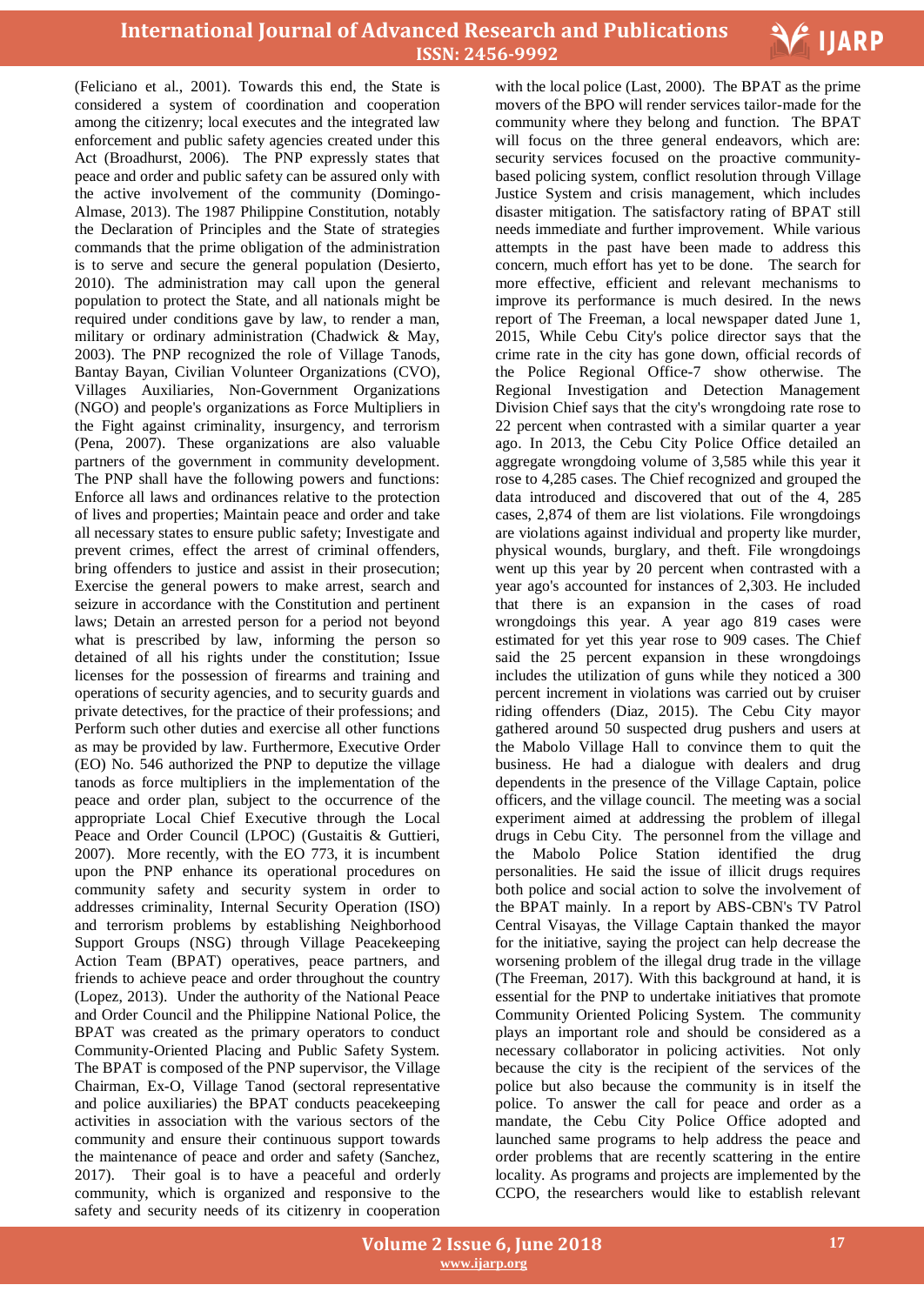

data and generalization on the implementation and results of peace and order.

## **2. Framework**

This study is anchored on the Preventive Patrol Theory by Kelling et al. The review of Kelling is unique among tests of the deterrent effects of police activities, reasonable attempts were made to randomize the choices of experimental and control areas, and a vast array of different measurements were applied to determine the outcomes (Tyler et al., 2010). The result, by now well known, was that neither crime rates nor citizens' perceptions of crime or safety were significantly affected by the changed operations in Kansas City. Crime rates were measured by both police reports and victimization surveys (Eck & Maguire, 2000). A preventive patrol is a form of police service that directly attempts to eliminate the opportunity for misconduct (Del Carmen & Guevara, 2003). It includes strolling or driving around the zone and keeping a post for potential issues (Lee and Ingold, 2006). A preventive watch implies to expand police nearness in territories of anticipated that wrongdoing would go about as an impediment (Sherman and Eck, 2002). The idea behind preventive watch is the conviction that watches predicts and stops wrongdoing (Braga and Weisburd, 2010). It is one of the five center operational methodologies of policing (Walsh, 2001). The preventive watch is frequently embraced as a measure of group caretaking capacities that incorporate the obligation to diminish the open doors for the commission of a few violations (Dimino, 2009). The targets of preventive watch include (I) discouragement of wrongdoing, (ii) trepidation of hoodlums, (ii) fulfillment of general society requests for administrations identified with wrongdoing, (iv) improvement of a suspicion that all is well and good and trust In the law requirement office and (v) recuperation of stolen property (Wilson, 2013). Unfortunately, the preventive patrol has many weaknesses, so that although in theory, it sounds as if it should work well, in practice its utility is clouded (Lorenz, 2002). The significant weaknesses of preventive patrol are as follows: 1) Even at its best, the preventive patrol can only control crimes committed in public areas, that is, street crime. Apparently, the police are not authorized to patrol private areas; 2) In many departments, the volume of calls for services makes it virtually impossible to perform preventive patrol correctly, since so much time is spent responding to and handling radio runs; 3) If the criminal avoids punishment for committing a crime, the detection and apprehension don't deter crime. The purpose of anticrime patrol is to apprehend criminals during or immediately after the commission of quality of life street crime (Beckett & Sasson, 2003). When statistics indicate that, despite prevention measures by the police and the community, a particular area is still rife with street crimes, a kind of patrol different from preventive patrol is needed (Wakefield, 2006). More often than not, the type of patrol that is used these circumstances is anticrime patrol (Baker, 2002). Marked police patrols are the backbone of policing (Ratcliffe, 2017). Office pioneers, policymakers, and the overall population put a lot of significance on the utilization of stamped police watches as an impediment to wrongdoing (Buntman & Snyman, 2003). Prevention hypothesis accepts, to a limited extent, that wrongdoers

 make an exhaustive and educated money saving advantage estimation before the commission of wrongdoing (Beebe and Rao, 2005). As such, it is expected that wrongdoers know the majority of the dangers and additionally the prizes they will get if they escape with wrongdoing (Felson & Boba, 2010). From this point of view, an expansion in police watches would build the potential danger of getting captured and subsequently diminish the number of wrongdoers willing to perpetrate wrongdoing in the watch zone (Crowe, 2000). The Kansas City Preventative Patrol Experiment was intended to test the presumptions of discouragement hypothesis about stamped police watch (Sherman and Eck, 2002). Specifically, scientists needed to check whether expansion in police watches could prompt an abatement in wrongdoing and a lessening of people in general's dread of wrongdoing (Weisburd & Eck, 2004). Preventive watch methodologies depend on the possibility that unmistakable police nearness in a zone gives a general obstruction impact on wrongdoing and that, in this way, the general population everywhere's dread of the offense is decreased by that same police nearness (Bratton, 1999). It would be normal, therefore, that wrongdoings that would more often than not happen in moderately open zones, for example, general property offenses or road violations, would be all the more radically affected by preventive watching hones, though crimes ordinarily dedicated to relative segregation would be less powerless to the discouragement impacts of preventive watching (Clarke & Eck, 2014). The use of police assets for arbitrary precautionary watch exercises is, be that as it may, inadequate at dissuading wrongdoing and securing guilty parties (Durlauf & Nagin, 2011). The research proposes that focused preventive exercises in vital zones where the more substantial part of wrongdoings happen, or when medicines driven by particular arrangements or practices went for meeting deliberately characterized objectives are used, is significantly more successful in lessening wrongdoing (Knepper, 2007). Police field tasks comprise of watch and examinations (Ioimo & Aronson, 2003). The watch has been alluded to as the foundation of policing because the most significant level of police faculty is relegated to watch (Chen, 2017). The objectives of watch incorporate (1) wrongdoing counteractive action and discouragement, (2) trepidation of guilty parties, (3) making of a suspicion that all is well and good and fulfillment, (4) arrangement of non-wrongdoing related administrations, (5) movement control, and (6) distinguishing and taking care of group issues as for wrongdoing and confusion. The police needed to make a noticeable nearness that would-would be guilty parties (Vindevogel, 2005). In any case, the improvement of the radio and the phone changed the police watch strategies from proactive to receptive (Walsh, 2001). With the advancement of group policing, the police are required to know about what is happening in their watch zones (Thomas, 2005). This includes a heightened awareness regarding terrorism and terrorist acts. The police should become target-oriented and utilize event analysis.

## **3. Objectives of the Study**

This study determined the performance of BPAT about crime prevention of selected villages in Cebu City. The study answered the: 1) Effectiveness of BPAT in crime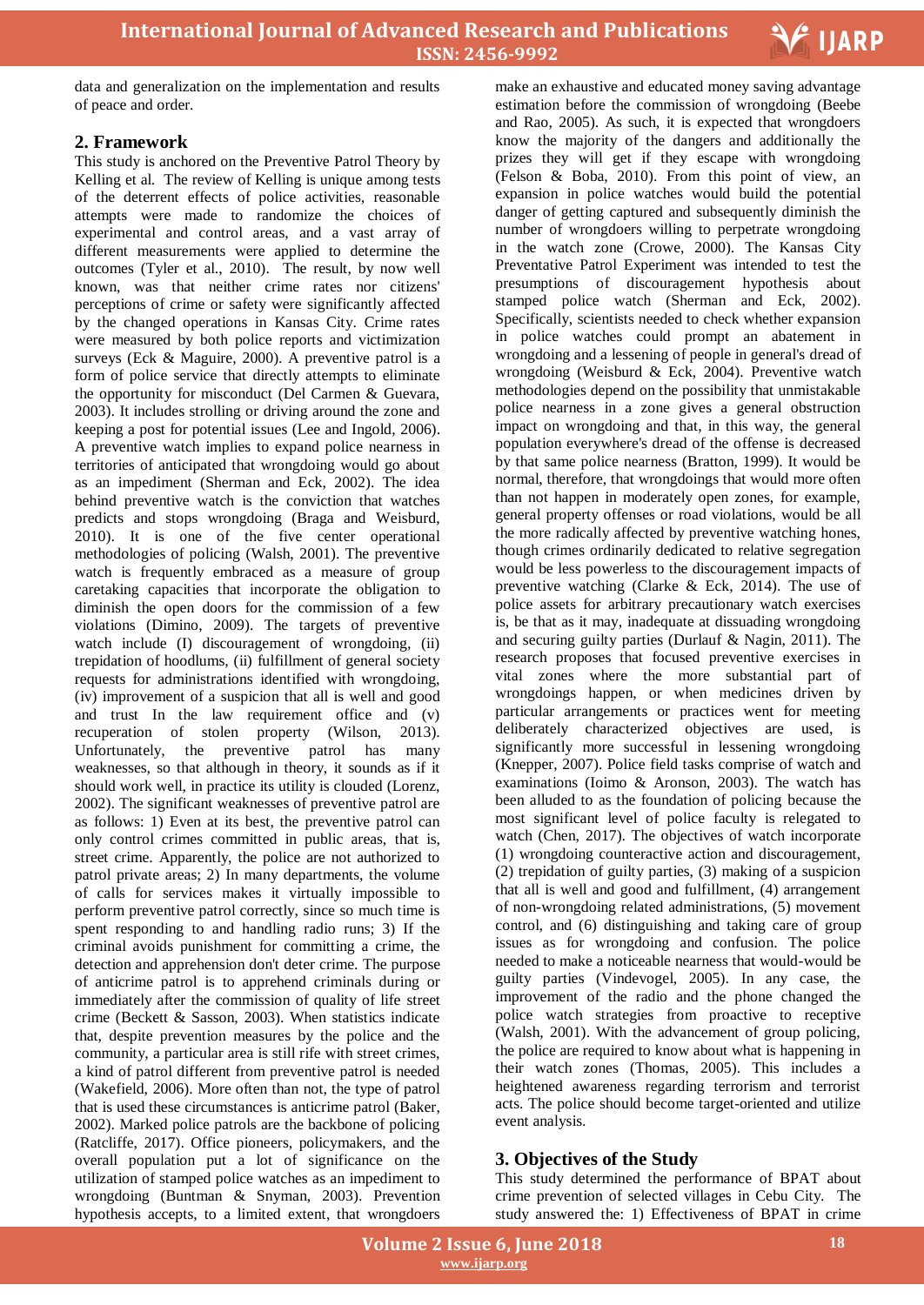

prevention along with Deterrence of Crime, Apprehension of Criminals, Drug Demand and Supply Reduction, and Identification of Drug Dependents for Rehabilitation; and 2) Problems encountered by the BPAT in crime prevention relative to the drug demand and supply reduction and identification of dependents for rehabilitation.

## **4. Methodology**

The researchers employed a descriptive type of research. The research design is characterized by gathering data about BPAT performance about crime prevention in the identified villages in Cebu City. The study was conducted in the five identified villages, namely: Luz, Ermita, Tisa, Guadalupe, and Tinago. Also, the study was employed by the five police stations in Cebu City. The respondents of the study were group into three, namely: the community, the police officers, and the village officials. In this study, the community is composed of 215 community members (50 parents, 25 businesspeople, 100 students, and 40 working professionals), and eight (8) village officials of Villages Luz, Ermita, Tisa, Guadalupe, and Tinago. Also, the study involves eight (8) police officers of the five police stations in Cebu City. They were chosen using purposive convenience sampling of 231 respondents. The study utilized a researcher made survey questionnaire to gather data about the performance of BPAT officers in the selected villages, and police stations. The survey is composed of four parts. Part I of the questionnaire is used to gather the respondents' profile, which includes their age, gender, civil status, and family monthly income. Part II of the questionnaire is used to gather the problems encountered by the BPAT as perceived by the residents and the police officers of the five police stations in Cebu City. This includes their perceptions of the drug demand and supply reduction, as well as the identification of drug dependents for rehabilitation. The gathered data were statistically treated using weighted mean, frequency, and rank.

## **5. Results and Discussions**

*Table 1: Effectiveness of BPAT in Crime Prevention as to Deterrence of Crime*

|    | <b>Indicators</b>                                                                                                            | Mean | <b>Interpretation</b> |
|----|------------------------------------------------------------------------------------------------------------------------------|------|-----------------------|
|    | The BPAT:                                                                                                                    |      |                       |
| 1. | Conduct the patrol in their<br>respective villages such as<br>checkpoint                                                     | 3.12 | Moderately Effective  |
| 2. | Encourages the community or<br>the populace to participate in<br>crime preventions to the police<br>or authority as watchers | 4.22 | Very Effective        |
| 3. | Answers mobilization all<br>organized community sectors to<br>help in the prevention of crimes                               | 3.94 | Effective             |
| 4. | Upgrades the quality of<br>communication equipment for<br>police patrollers                                                  | 3.78 | Effective             |
| 5. | Deploys additional personnel to<br>cover all crime-prone areas in<br>the community                                           | 3.68 | Effective             |
|    | <b>Aggregate Mean</b>                                                                                                        | 3.75 | <b>Effective</b>      |

 The table shows that the majority of the respondents evaluated the performance of the BPAT as Effective regarding deterrence of crime. The data imply that some crime prevention activities address crime indirectly by trying to alter social background conditions that are thought to cause crime, with the intent of eventually reducing the likelihood of crime, nuisance, behavior, and fear. A crime of misery forbids conduct naturally flowing from life on streets as experienced by the desperately impoverished, mentally ill, and drug-addicted. Mitchelle (2012) carefully analyzes these crimes of misery within each of the five philosophical grounds that traditionally justify and guide punishment: a variety of theories of retribution, as well as general deterrence, specific deterrence, incapacitation, and rehabilitation. From this analysis, Mitchelle concludes that none of the traditional philosophical theories can justify the crimes of misery and, as such, those crimes are morally unsupportable and unjust. As perceived by the village officials, the table shows that the village officials evaluated the performance of BPAT as effective. This information infers that examples of wrongdoing ought to be viewed as the result of wrongdoing control arrangements and the dissemination of chances. Such wrongdoing control approaches are regularly contended to have constrained the impact of dislodging wrongdoing, that is, substituting new violations for counteracted wrongdoings.

*Table 2: Effectiveness of BPAT in Crime Prevention as to Apprehension of Criminals*

|    | <b>Indicators</b>                                                                                                                                                                        | Mean | <b>Interpretation</b> |
|----|------------------------------------------------------------------------------------------------------------------------------------------------------------------------------------------|------|-----------------------|
|    | The BPAT:                                                                                                                                                                                |      |                       |
| 1. | Encourages the participation of<br>community-based organizations to<br>enable the PNP to cover all matters of<br>community safety and security                                           | 3.93 | Effective             |
| 2. | Intensifies public safety information<br>campaign through regular police<br>bulletins on criminal modus operandi                                                                         | 3.72 | Effective             |
| 3. | Consults with local village officials on<br>problems and threats from criminal<br>elements in the village so that proper<br>strategic approaches are developed to<br>counter the problem | 4.06 | Effective             |
| 4. | Support the development of police-<br>community partnership by carefully<br>coordinating and communicating with<br>such groups to establish open lines of<br>communications              | 4.00 | Effective             |
| 5. | Sustains visitation as an approach to<br>crime reporting to inform them of the<br>status of cases lodged against<br>suspects/offenders                                                   | 3.88 | Effective             |
|    | <b>Aggregate Mean</b>                                                                                                                                                                    | 3.92 | <b>Effective</b>      |

Table 2 shows that the majority of the community respondents evaluated the performance of the BPAT as Effective regarding the apprehension of criminals. The data imply that to apprehend is to arrest, as when the police try to apprehend criminals and bring them to justice. This is a significant factor in the establishment of such vital institutions as national systems of education, a second daily press, and various welfare measures designed to fight the spread of criminality. According to Sabijon et al. (2017), Decreasing apprehension of wrongdoing has dependably been a vital piece of group policing. This applies particularly to psychological warfare, where the essential objective is to make fear.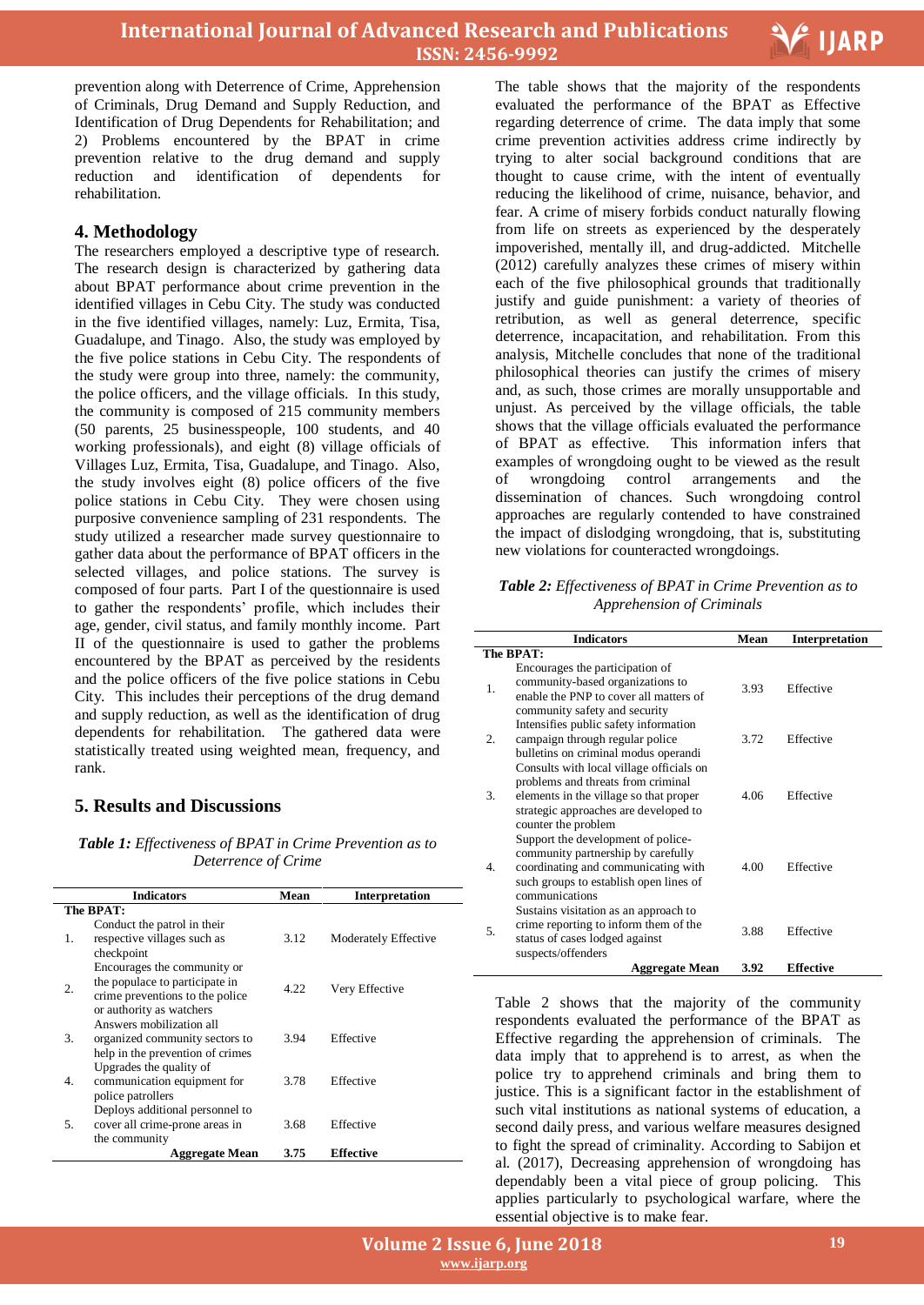

*Table 3: Effectiveness of BPAT in Crime Prevention as to Drug Demand and Supply Reduction*

|    | <b>Indicators</b>                                                                                                                        | Mean | <b>Interpretation</b> |
|----|------------------------------------------------------------------------------------------------------------------------------------------|------|-----------------------|
|    | The BPAT:                                                                                                                                |      |                       |
| 1. | Helps the village in recognizing<br>the effects of the use of drugs by<br>shifting resources to prevention,<br>treatment, and education. | 4.07 | Effective             |
| 2. | Prevents drug abuse by investing<br>and providing them with<br>accurate effects of drug<br>information                                   | 3.70 | Effective             |
| 3. | Focuses law enforcement<br>resources on the most dangerous<br>and violent drug criminals                                                 | 3.81 | Effective             |
| 4. | Builds trust and confidence by<br>the public to irradiate drug<br>demand                                                                 | 3.81 | Effective             |
| 5. | Initiates political intervention<br>must be stopped the supply of<br>drugs in and out of the village                                     | 3.54 | Effective             |
|    | <b>Aggregate Mean</b>                                                                                                                    | 3.79 | Effective             |

The information infers that the request diminishment endeavors decrease the interest for unlawful medications utilizing counteractive action, treatment, and research. Supply lessening makes drugs scarcer, more costly and less socially endured. It is a valuable device for request decrease since when medications cost increasingly and are harder to acquire there are fewer drug clients and less interest in unlawful medications. Request diminishment is likewise a valuable device in supply decrease since when the quantity of narcotics customers falls, tranquilize supply falls correspondingly as the market for unlawful medications shrivels. Connecting these correlative methodologies boosts the effect of the civil procedure on illicit medication use by assaulting the drug economy from both sides.

#### *Table 4: Effectiveness of BPAT in Crime Prevention as to Identification of Dependents for Rehabilitation*

|    | <b>Indicators</b>                                                                                                       | Mean | Interpretation |
|----|-------------------------------------------------------------------------------------------------------------------------|------|----------------|
|    | The BPAT:                                                                                                               |      |                |
| 1. | Identifies through the physical<br>dependence of the drug dependents                                                    | 3.76 | Effective      |
| 2. | Cooperates with the Police Officers<br>and the Village Council in identifying<br>drug dependents                        | 3.87 | Effective      |
| 3. | Quickly response or immediately<br>present on house visitation of drug<br>dependents                                    | 3.84 | Effective      |
| 4. | Disseminates awareness of the<br>residential community of the list of<br>activities of drug rehabilitation<br>program   | 3.56 | Effective      |
| 5. | Initiates anti-criminality<br>programs/projects in partnership with<br>the LGUs, village officials and the<br>community | 3.95 | Effective      |
|    | Aggregate Mean                                                                                                          | 3.80 | Effective      |

Table 4 shows that the majority of the community respondents evaluated the performance of the BPAT as Effective regarding the identification of dependents for rehabilitation. The information suggests that the general population can't control the utilization of liquor and medications, in spite of the terrible things that happen when they utilize.

 *Table 5: Problems Encountered as to Drug Demand and Supply Reduction*

|     | <b>Indicators</b>                                                                      | Mean | Interpretation            |
|-----|----------------------------------------------------------------------------------------|------|---------------------------|
| 1.  | Cease the law against drug use                                                         | 3.53 | Serious                   |
| 2.  | Disfavor in drug prevention<br>information drive                                       | 3.14 | <b>Moderately Serious</b> |
| 3.  | Prevent checkpoint activities                                                          | 3.35 | <b>Moderately Serious</b> |
| 4.  | Help organized a site-based task<br>force who are trained and skilled<br>as drug watch | 3.42 | Serious                   |
| 5.  | Stop organized crime policy                                                            | 3.24 | <b>Moderately Serious</b> |
| 6.  | Help uptake and delay onset of<br>drug use                                             | 3.29 | <b>Moderately Serious</b> |
| 7.  | Help expand the use of drugs in<br>the village                                         | 3.42 | Serious                   |
| 8.  | Do not support sports-related<br>activities                                            | 3.08 | <b>Moderately Serious</b> |
| 9.  | Do not support people to recover<br>from drug dependence                               | 3.00 | <b>Moderately Serious</b> |
| 10. | Less effort to promote social<br>inclusion                                             | 3.23 | <b>Moderately Serious</b> |
|     | Aggregate Mean                                                                         | 3.27 | <b>Moderately Serious</b> |

The table shows that the community finds the indicators moderately serious. This infers the occupants voiced their help for BPATs in the city, and for group policing specifically, as a viable method for battling wrongdoing. Community policing helps reduce crime. This involves activities that seek to prevent crime and offending before it occurs. It includes activities, which address the fear of crime. The prevention of crime requires individuals, communities, business, community organizations and all levels of government to work together. As perceived by the village officials regarding the problems encountered by BPAT, the table shows that the police officers find the indicator, drug demand, and supply reduction as serious and identification of dependents for rehabilitation as moderately serious. The data imply that village officials with the help of BPATs are the best partners when it comes to fighting crime. By showing that small crime and nuisance, activities will not be tolerated in the village. The village officials may enlist a crime prevention program wherein participation of residents in partnership with BPATs to reduce crime in their village. It includes neighbors becoming acquainted with each other and averting wrongdoing by monitoring what is going on in their neighborhoods. Subjects are prepared to perceive and report suspicious exercises. This is on account of the cops can't be on each corner, and each road in the city, so native association is basic to battle wrongdoing. Neighbors are the ones who realize what is happening in their group. By participating with each other and the police, individuals can help battle wrongdoing in their village in the best.

*Table 6: Problems Encountered as to Identification of Dependents for Rehabilitation*

|                | <b>Indicators</b>         | Mean | <b>Interpretation</b>     |
|----------------|---------------------------|------|---------------------------|
| 1.             | Do not observe drug       | 2.96 | <b>Moderately Serious</b> |
|                | dependents in the village |      |                           |
| $\mathfrak{D}$ | Lack of dedication and    | 3.27 | <b>Moderately Serious</b> |
|                | commitment of the BPAT    |      |                           |
|                | to identify the drug      |      |                           |
|                | dependents.               |      |                           |
| 3.             | Lack skills in the        | 3.10 | <b>Moderately Serious</b> |
|                | identification of drug    |      |                           |
|                | dependents for            |      |                           |
|                | rehabilitation            |      |                           |
|                | Do not report to Village  | 2.92 | <b>Moderately Serious</b> |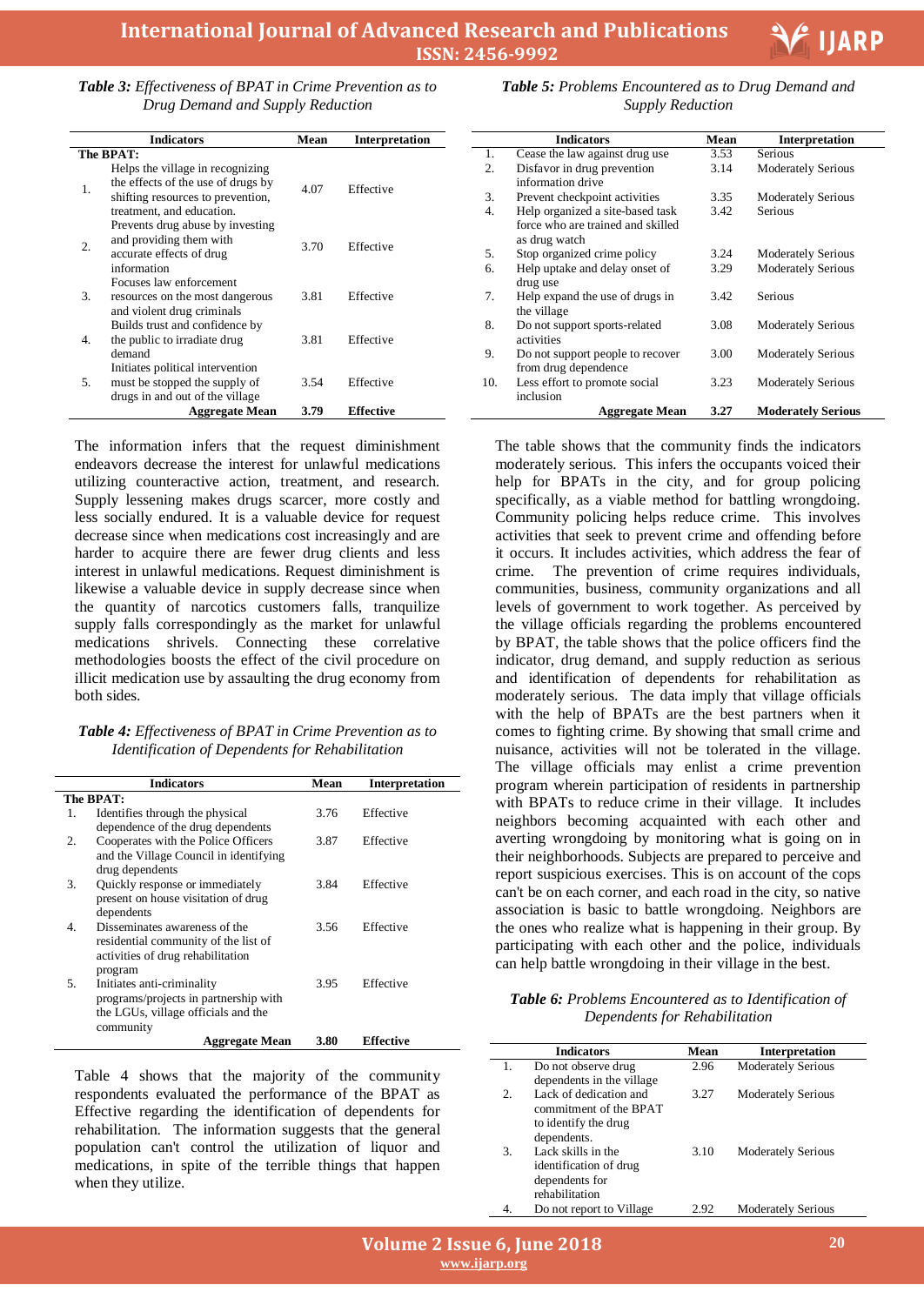

|    | <b>Aggregate Mean</b>       | 3.00 | <b>Moderately Serious</b> |
|----|-----------------------------|------|---------------------------|
|    | village hall                |      |                           |
|    | drug dependents to the      |      |                           |
|    | invitation process of these |      |                           |
| 5. | Do not assist in the        | 2.73 | <b>Moderately Serious</b> |
|    | rehabilitated               |      |                           |
|    | dependents that need to be  |      |                           |
|    | Officials the drug          |      |                           |

As perceived by the respondent groups, the majority of them find the problems in the identification of dependents for rehabilitation as moderately serious. The table shows that the police officers find the indicator, drug demand, and supply reduction as serious and identification of dependents for improvement as moderately serious. This implies that law enforcement officers believe that the most effective deterrent to crime is swift and sure punishment. When asked which societal or legal changes would have the enormous impact on reducing violent crime, police chose to strengthen families and neighborhoods, along with swift and sure punishment for offenders, as the means that would bring about the most significant effects. The BPATs wanted more control over illicit drugs, greater latitude for judges in criminal cases, more significant economic opportunity, and a reduction in the number of guns in circulation. Expanding the punishment, on the other hand, was not thought to have a significant impact on crime reduction.

## **6. Conclusions**

The study concluded that the BPAT was moderately effective in the conduct of patrol in their respective villages. They must be involved in giving the community the best possible policing system particularly in the deterrence of crime such as checkpoint. Because through this, it helps promotes an environment of mutual trust and confidence while maintaining tranquility and order and providing safety services. Also, the police in the community is a gesture of PNP's commitment to pursue an effective community partnership in support of sustained village-based anti-crime strategy in collaboration with the BPAT by intensifying public safety information campaign through regular police bulletins on criminal modus operandi. The strength and weaknesses of BPATs help guide the community in controlling the drug demand and supply reduction in the villages in Cebu City. Thus, the BPATs' skills are to be updated to provide enough logistical support, which will enhance the performance of BPATs. Because through this, BPAT can help stop the supply of drugs in and out of their respective villages. The components contributory to the achievement and disappointment of the BPAT will upgrade the execution of BPAT as a power multiplier in helping the Police Stations in distinguishing the medical wards for recovery in the group.

# **7. Recommendations**

The researchers strongly recommend strengthening the community commitment and participation on the BPATs through the assistance of the PNP in the conduct of checkpoint. The BPATs through the aid of the PNP and local officials should display on their bulletin boards visible to the residents on precautionary measures regarding the criminal modus operandi. Solicitation of support from the local government units, non-government

 organizations and the local businessmen for skill enhancement and capability of BPAT members necessary in the delivery of crime prevention in their respective villages. Recommended strengthening the knowledge and skills of the BPAT in identifying the drug dependents for rehabilitation in the community. This could be achieved through training and seminars.

# **8. Translational Research**

The outcome of this study had been translated into a plan of the PNP to support President Rodrigo Duterte's program to fight drug trafficking in the country specifically in Cebu City.

# **9. References**

- [1] Baker, B. (2002). Living with non-state policing in South Africa: the issues and dilemmas. The Journal of Modern African Studies, 40(01), 29- 53. Retrieved October 2017 from https://goo.gl/U3pVOg
- [2] Beckett, K., & Sasson, T. (2003). The politics of injustice: Crime and punishment in America. Sage Publications. Retrieved October 2017 from https://goo.gl/7ZvdcB
- [3] Beebe, N. L., & Rao, V. S. (2005, December). Using situational crime prevention theory to explain the effectiveness of information systems security. In Proceedings of the 2005 SoftWars Conference, Las Vegas, NV(pp. 1-18). Retrieved October 2017 from https://goo.gl/zxYjdJ
- [4] Braga, A. A., & Weisburd, D. (2010). Policing problem places: Crime hot spots and effective prevention. Oxford University Press on Demand. Retrieved October 2017 from https://goo.gl/ec5rg6
- [5] Bratton, W. J. (1999). Great expectations: how higher expectations for police departments can lead to a decrease in crime. In Measuring What Matters: Proceedings from the Policing Research Institute Meetings, Washington, DC: National Institute of Justice (pp. 11-26). Retrieved October 2017 from https://goo.gl/X5Cxi9
- [6] Broadhurst, R. (2006). Developments in the global law enforcement of cyber-crime. Policing: An International Journal of Police Strategies & Management, 29(3), 408-433. Retrieved June 2017 from http://goo.gl/AxwMlP
- [7] Buntman, F., & Snyman, R. (2003). Policing in a diverse and multicultural society: The South African case. Police and Society, 7. Retrieved October 2017 from https://goo.gl/iZA6Kv
- [8] Buerger, M. (2007). Third-party policing: Futures and evolutions. Exploring the Future of Crime, Communities, and Policing, 452. Retrieved August 2017 from http://goo.gl/rg9bMQ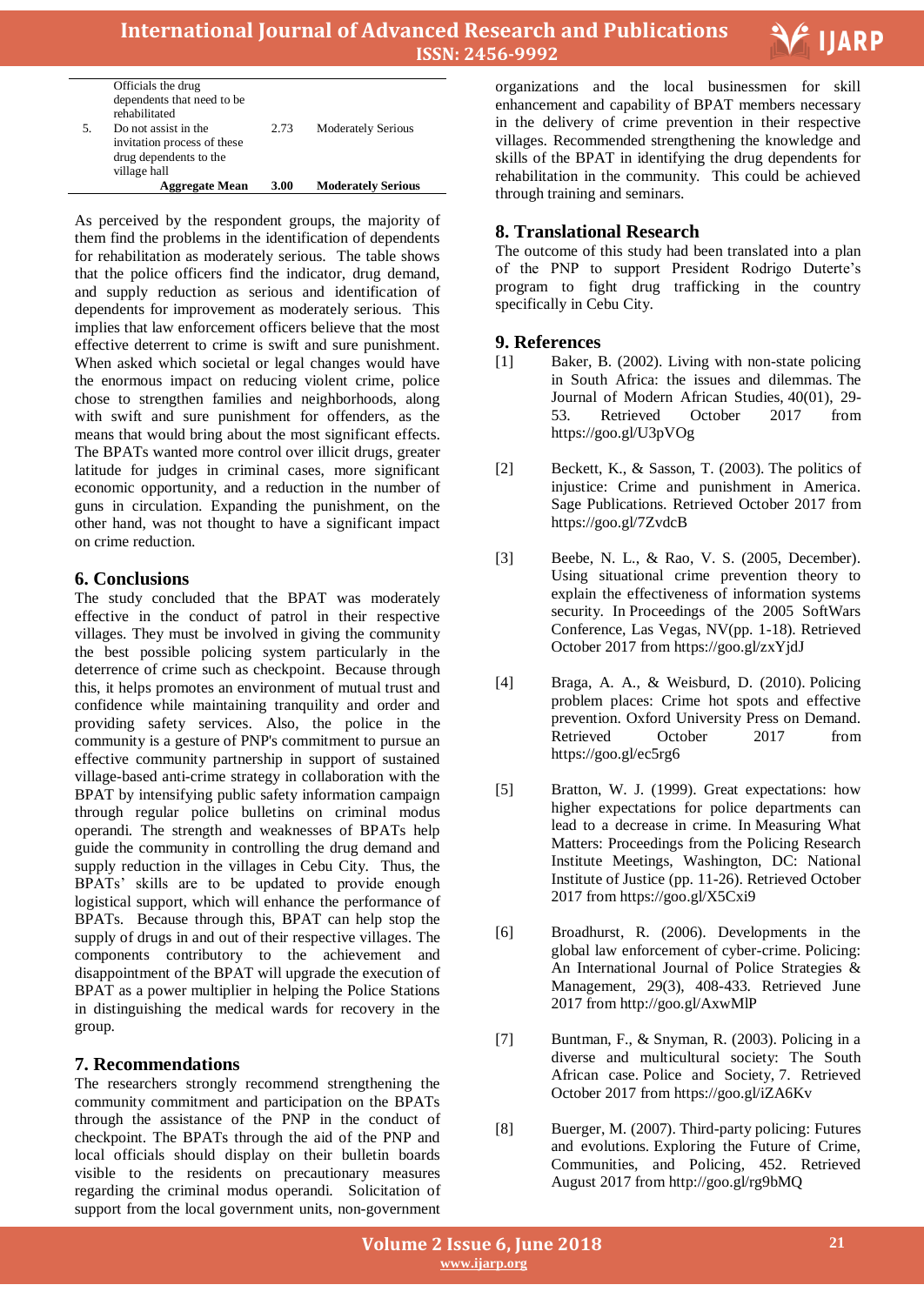**International Journal of Advanced Research and Publications ISSN: 2456-9992**

- [9] Buys, C. G. (2003). The tensions between confidentiality and transparency in international arbitration. American Review of International Arbitration, 14(121). Retrieved August 2017 from http://goo.gl/whdyuy
- [10] Caparas, D. L. A. (2000). Participation of the public and victims for more fair and effective Criminal Justice Administration in the Philippines. Resource Materials Series No. 56, 241. Retrieved August 2017 from http://goo.gl/LASYId
- [11] Chadwick, A., & May, C. (2003). Interaction between States and Citizens in the Age of the Internet: "e-Government" in the United States, Britain, and the European Union. Governance, 16(2), 271-300. Retrieved June 2017 from https://goo.gl/Ty88CV
- [12] Chen, Z. (2016). Policing in China. In Measuring Police Subcultural Perceptions (pp. 21-34). Springer Singapore. Retrieved October 2017 from https://goo.gl/aPcRA6
- [13] Clarke, R., & Eck, J. E. (2014). Become a problem-solving crime analyst. Routledge. Retrieved October 2017 from https://goo.gl/G2R5ve
- [14] Cole, C. F., Labin, D. B., & del Rocio Galarza, M. (2008). Begin with the children: What research on Sesame Street's international coproductions reveals about using media to promote a new more peaceful world. International Journal of Behavioral Development, 32(4), 359-365. Retrieved August 2017 from http://goo.gl/ThcLw5
- [15] Del Carmen, A., & Guevara, L. (2003). Police officers on two-officer units: A study of attitudinal responses towards a patrol experiment. Policing: An International Journal of Police Strategies & Management, 26(1), 144-161. Retrieved October 2017 from https://goo.gl/nllDZ2
- [16] Desierto, D. (2010). A Universalist History of the 1987 Philippine Constitution (II). Historia Constitucional, (11), 427-484. Retrieved June 2017 from http://goo.gl/eBnPCQ
- [17] Diaz, B. L. (2015, June). Report: Cebu City's crime rate up 22%. The Freeman. Retrieved November 2017 from https://goo.gl/xKAFln
- [18] Dimaano, A. F. M., & Sumaylo, D. J. F. (2014). Crisis management: The case of Tacurong City. The Common Good in Global Perspective, 31(2), 41-62. Retrieved July 2017 from http://goo.gl/OPmF42
- [19] Dimino, M. R. (2009). Police Paternalism: Community Caretaking, Assistance Searches, and

 Fourth Amendment Reasonableness. Wash. & Lee L. Rev., 66, 1485. Retrieved October 2017 from https://goo.gl/QjMpW1

V IJARP

- [20] Domingo-Almase, A. D. (2013). What the subject of security really means. Research & Special Studies Division Editorial Team, 15. Retrieved June 2017 from https://goo.gl/aTgd07
- [21] Durlauf, S. N., & Nagin, D. S. (2011). Imprisonment and crime. Criminology & Public Policy, 10(1), 13-54. Retrieved October 2017 from https://goo.gl/9IkDLm
- [22] Eck, J. E., & Maguire, E. R. (2000). Have changes in policing reduced violent crime? An assessment of the evidence. The crime drop in America, 207, 228. Retrieved July 2017 from http://goo.gl/0HvvJt
- [23] Epstein, M. J., Buhovac, A. R., & Yuthas, K. (2010). Implementing sustainability: The role of leadership and organizational culture. Strategic Finance, 91(10), 41. Retrieved July 2017 from http://goo.gl/FAEbkD
- [24] Feliciano, M. S., Agabin, P. A., Magallona, M. M., & Sison, C. V. (2001). Modernization of laws in the Philippines. Institute of Developing Economies. Retrieved June 2017 from http://goo.gl/KlPWv6
- [25] Felson, M., & Boba, R. L. (Eds.). (2010). Crime and everyday life. Sage. Retrieved October 2017 from https://goo.gl/TJqxON
- [26] Gatmaytan-Mango, D. (2007). Artificial Judicial Environmental Activism: Oposa v. Factoran as Aberration. Ind. Int'l & Comp. L. Rev., 17, 1. Retrieved July 2017 from http://goo.gl/YxXSx2
- [27] Giddens, A. (2013). The third way: The renewal of social democracy. John Wiley & Sons. Retrieved August 2017 from http://goo.gl/zqvUqE
- [28] Gupta, A. C. (2013). Elephants, safety nets, and agrarian culture: Understanding human-wildlife conflict and rural livelihoods around Chobe National Park, Botswana. Journal of Political Ecology, 20, 238-254. Retrieved May 2017 from http://jpe.library.arizona.edu/volume\_20/Gupta.p df
- [29] Gustaitis, P. J., & Guttieri, K. (2007). Finding the missing link to a successful Philippine counterinsurgency strategy (Doctoral dissertation, Monterey, California. Naval Postgraduate School). Retrieved July 2017 from http://calhoun.nps.edu/handle/10945/3393
- [30] Ioimo, R. E., & Aronson, J. E. (2003). The benefits of police field mobile computing realized by non-patrol sections of a police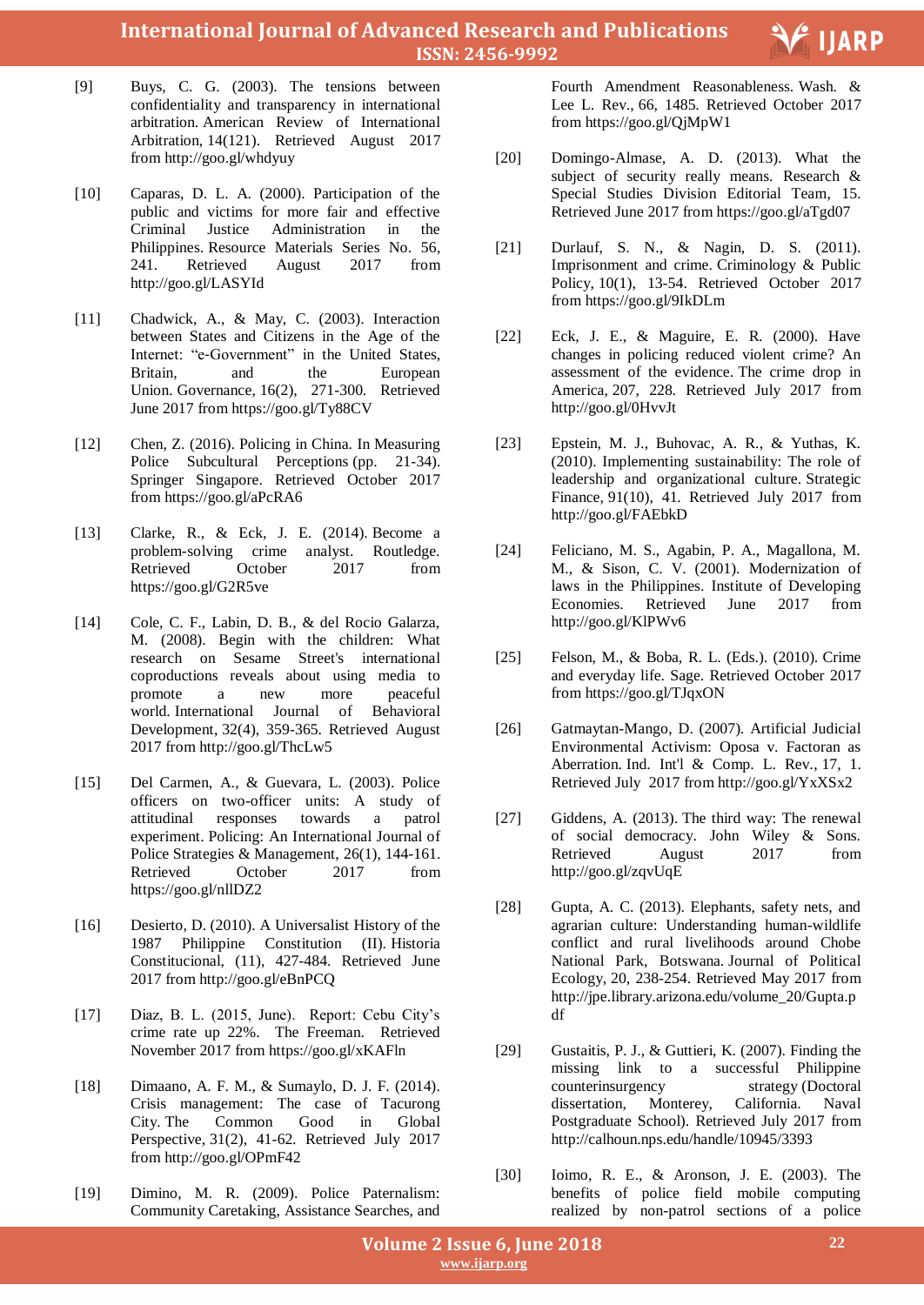# **International Journal of Advanced Research and Publications ISSN: 2456-9992**

department. International Journal of Police Science & Management, 5(3), 195-206. Retrieved October 2017 from https://goo.gl/7VUSWr

- [31] Knepper, P. (2007). Criminology and social policy. Sage. Retrieved October 2017 from https://goo.gl/Ex2DMK
- [32] Kraft, H. J. S. (2010). The foibles of an armed citizenry: Armed auxiliaries of the state and private armed groups in the Philippines (overview). Retrieved July 2017 from http://goo.gl/4h62hV
- [33] Last, D. (2000). Organizing for effective peacebuilding. International Peacekeeping, 7(1), 80-96. Retrieved July 2017 from https://goo.gl/T6mVYq
- [34] Lee, J., & Ingold, T. (2006). Fieldwork on foot: Perceiving, routing, socializing. Locating the field: Space, place and context in anthropology, 42, 67. Retrieved October 2017 from https://goo.gl/M9EX3Y
- [35] Lerbinger, O. (2012). The crisis manager. Routledge. Retrieved August 2017 from http://goo.gl/xvJu7z
- [36] Lopez, G. M. J. (2013). Integrating national security into Philippine Regional Development Planning. Research & Special Studies Division Editorial Team. Retrieved July 2017 from http://goo.gl/p4Q7Dv
- [37] Lorenz, K. (2002). On aggression. Psychology Press. Retrieved October 2017 from https://goo.gl/RWjXKi
- [38] Lowry, K., White, A., & Courtney, C. (2005). National and local agency roles in integrated coastal management in the Philippines. Ocean & coastal management, 48(3), 314-335. Retrieved June 2017 from http://goo.gl/WgMJMt
- [39] McCoy, A. W. (2009). Policing America's Empire: The United States, the Philippines, and the rise of the surveillance state. University of Wisconsin Press. Retrieved May 2017 from http://goo.gl/2r3l5L
- [40] Mertes, T., & Bello, W. F. (2004). A movement of movements: Is another world really possible?. Verso. Retrieved July 2017 from http://goo.gl/rOf2CV
- [41] Mitchell, J. B. (2012). Crimes of misery and theories of punishment. New Criminal Law Review: In International and Interdisciplinary Journal, 15(4), 465-510. Retrieved November 2017 from https://goo.gl/13vqIG

 [42] Pena, L. I. (2007). Finding the missing link to a successful Philippine counterinsurgency strategy. Naval Post-Graduate School Monterey CA. Retrieved June 2017 from http://goo.gl/z5AbkF

V IJARP

- [43] Querol, Jr., C. E. (2009). Village peacekeeping operations. PNP Manual. Retrieved October 2017 from https://goo.gl/jQQonb
- [44] Ratcliffe, J. H. (2017). Intelligence-led policing. Routledge. Retrieved October 2017 from https://goo.gl/8gcBDp
- [45] Sabijon, D.F., Etcuban, J.O., Nillama, V.R.A., Festejo, E.R., Luage, C., & Salazar, E.A. (2017). Effectiveness of police community relation in Cebu City's mountain villages. IASPER: Interdisciplinary Research Journal, Vol 5 (2017), 60-79.
- [46] San Juan, R. C. (2013). The Village Peacekeeping Action Team as implemented in Village San Isidro, Angono, Rizal. Retrieved November 2017 from https://goo.gl/sfpUac
- [47] Sanchez, N. K. (2017). The Philippines: Ensuring inclusion to community responses to youth justice. In Cultural Perspectives on Youth Justice (pp. 161-183). Palgrave Macmillan UK. Retrieved June 2017 from https://goo.gl/wdwDmi
- [48] Sanidad-Leones, C. (2006). The current situation of crime associated with urbanization: Problems experienced and countermeasures initiated in the Philippines. Resource Material Series, (68). Retrieved June 2017 from https://goo.gl/Qaj1KA
- [49] Sherman, L. W., & Eck, J. E. (2002). 8 Policing for crime prevention. Evidence-based crime prevention, 295. Retrieved October 2017 from https://goo.gl/Vi6wff
- [50] Slaughter, A. M. (2004). Disaggregated Sovereignty: Towards the public accountability of global government networks. Government and Opposition, 39(2), 159-190. Retrieved June 2017 from https://goo.gl/JuKJx5
- [51] Sluka, J. A. (2012). Reflections on managing danger in fieldwork: Dangerous anthropology in Belfast. Ethnographic fieldwork: An anthropological reader, 283-95. Retrieved June 2017 from http://goo.gl/Z3VfHX
- [52] Soto, B., Munthali, S. M., & Breen, C. (2001). Perceptions of the forestry and wildlife policy by the local communities living in the Maputo Elephant Reserve, Mozambique. Biodiversity & Conservation, 10(10), 1723-1738. Retrieved July 2017 from http://goo.gl/LU4QRY
- [53] Sun, S. (2009). Organizational culture and its themes. International Journal of Business and